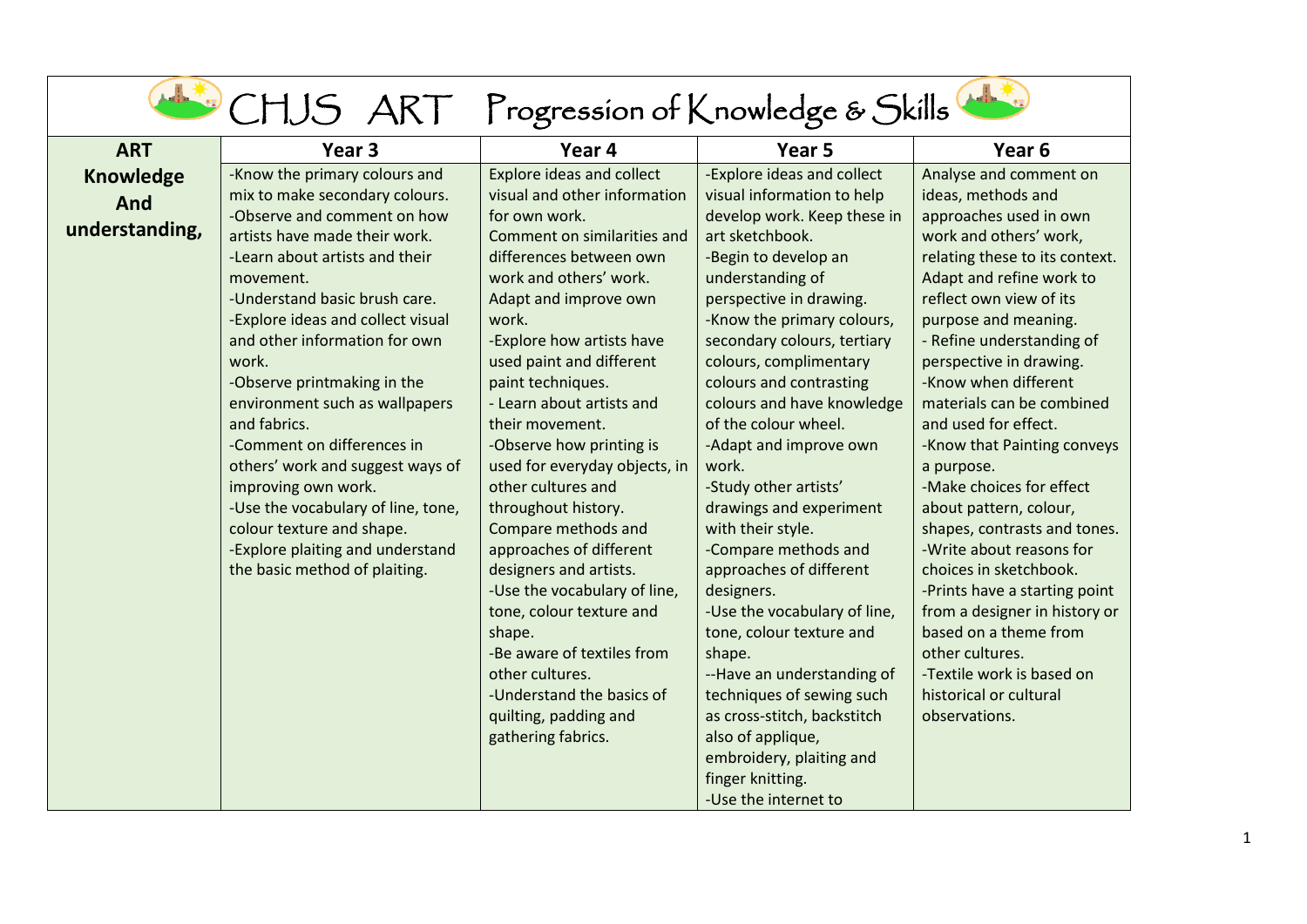|                                                     |                                                                                                                                                                                                                                                                                                                                                                                                             |                                                                                                                                                                                                                                                                                                                                                                                                                                                       | research my art.<br>-Explain ideas in sketchbook.                                                                                                                                                                                                                                                                                                                                                                                                                                                                                          |                                                                                                                                                                                                                                                                                                                                                                                                                      |
|-----------------------------------------------------|-------------------------------------------------------------------------------------------------------------------------------------------------------------------------------------------------------------------------------------------------------------------------------------------------------------------------------------------------------------------------------------------------------------|-------------------------------------------------------------------------------------------------------------------------------------------------------------------------------------------------------------------------------------------------------------------------------------------------------------------------------------------------------------------------------------------------------------------------------------------------------|--------------------------------------------------------------------------------------------------------------------------------------------------------------------------------------------------------------------------------------------------------------------------------------------------------------------------------------------------------------------------------------------------------------------------------------------------------------------------------------------------------------------------------------------|----------------------------------------------------------------------------------------------------------------------------------------------------------------------------------------------------------------------------------------------------------------------------------------------------------------------------------------------------------------------------------------------------------------------|
| <b>Skills</b><br><b>Investigating and</b><br>making | Year <sub>3</sub>                                                                                                                                                                                                                                                                                                                                                                                           | Year 4                                                                                                                                                                                                                                                                                                                                                                                                                                                | Year <sub>5</sub>                                                                                                                                                                                                                                                                                                                                                                                                                                                                                                                          | Year <sub>6</sub>                                                                                                                                                                                                                                                                                                                                                                                                    |
| <b>Drawing</b>                                      | -Make a variety of lines of different sizes and<br>thicknesses and on different types of paper.<br>-Make a variety of marks to show texture.<br>-Use pencils, pastels, pen and charcoal for<br>drawing.<br>-Show patterns and textures in drawings by<br>adding dots and lines.<br>-Show different tones using coloured pencils.<br>Use line and tone to represent objects seen,<br>remembered or imagined. | -Use different grades of pencils, chalks<br>and oil pastels at different angles and<br>to show different tones.<br>-Use hatching and cross hatching to<br>show tone and texture in drawings<br>-Develop and refine mark-making skills.<br>-Use a viewfinder.<br>-Annotate ideas in sketchbook to<br>explain ideas.<br>- Sketch lightly (so that rubber is not<br>needed).<br>-Use line and tone to represent objects<br>seen, remembered or imagined. | -Use a variety of different shaped lines<br>to indicate movement in drawings.<br>-Use shading to show shadows and<br>reflections on 3D shapes and using<br>different media.<br>-Use shading to add interesting effects<br>using different grades of pencils.<br>-Use line and tone to represent objects<br>seen, remembered or imagined.                                                                                                                                                                                                   | -Show movement in drawings.<br>- Still life drawings show shadows and<br>reflections.<br>- Choose appropriate tools / media for<br>drawing depending on purpose,<br>subject and size etc.<br>- Refine understanding of perspective<br>in drawing.<br>-Develop own style of drawing.<br>-Use line, tone and shade to represent<br>objects seen, remembered or<br>imagined.                                            |
| Painting                                            | -use a variety of tools to apply paint such as<br>cotton buds, matchsticks foam and card strips.<br>-Explore mark making on a variety of surfaces<br>and papers.<br>- Use different sized brushes.<br>-Match colours to natural and man made<br>objects.                                                                                                                                                    | -Use different brush techniques, using<br>thick and thin brushes to show shape,<br>texture, patterns and lines.<br>-Mix colours using tints and tones, Add<br>white to make tint. Add black to make<br>tones.<br>-Use watercolour paint to produce<br>washes for background then add detail.                                                                                                                                                          | -Use paint, colour and shape to reflect<br>moods and feelings.<br>-Sketch lightly before painting to<br>combine lines with colour to produce<br>images, which convey a purpose.<br>-Explore different effects on paint of<br>adding water, glue, sand, sawdust etc.<br>-Paint lines that are stark and cold or<br>soft and warm to reflect feelings and<br>emotions.<br>-Experiment in creating mood and<br>feelings with colour and marks.<br>-Create colours by mixing to represent<br>observations of natural and man-made<br>subjects. | - Paint from observation to convey<br>realism or an impression of subject.<br>-Explore the effect of light and colour<br>and tone on natural and made objects.<br>-Use paint to show textures through<br>using paint and brush techniques<br>learnt.<br>-Painting techniques are well<br>developed and begin to develop a<br>personal style.<br>-Use techniques previously learnt to<br>decorate and embellish work. |
| Collage                                             | -Use shapes, textures, colours and patterns in                                                                                                                                                                                                                                                                                                                                                              | -Use precise cutting skills and tearing                                                                                                                                                                                                                                                                                                                                                                                                               | -Experiment with techniques that use                                                                                                                                                                                                                                                                                                                                                                                                                                                                                                       | -Choose most appropriate materials for                                                                                                                                                                                                                                                                                                                                                                               |